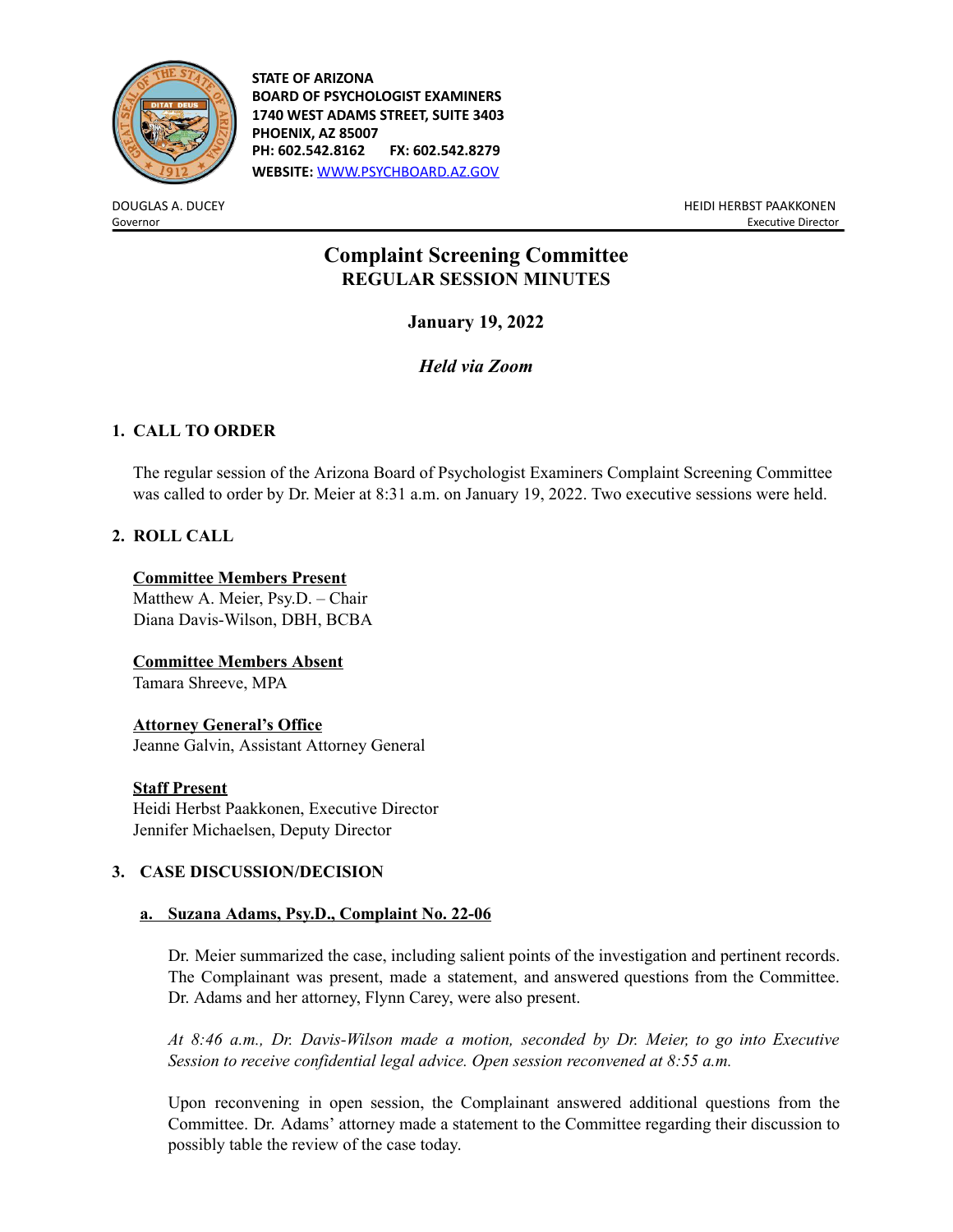It was the consensus of the Committee to table the matter to obtain the police report in this matter and to obtain additional information from the complainant. The Committee noted that the case will be reviewed at a later meeting date upon Board staff's receipt of this information.

### **b. Karen Hawk, Psy.D., Complaint No. 22-09**

Dr. Meier summarized the case, including salient points of the investigation and pertinent records. The Complainant was present, made a statement, and answered questions from the Committee. Dr. Hawk and her attorney, Mandi Karvis, Esq., participated, made a statement and answered questions from the Committee.

*At 9:27 a.m., Dr. Meier made a motion, seconded by Dr. Davis-Wilson, to go into Executive Session to receive confidential legal advice. Open session reconvened at 9:36 a.m.*

Upon reconvening in open session, Dr. Hawk answered additional questions from the Committee. The Complainant provided a subsequent statement to the Committee.

The Committee expressed concern with several aspects of the case to include that Dr. Hawk did not obtain the parents written consent to provide testimony for their family court hearing after receiving a subpoena for her testimony from the mother's attorney; Dr. Hawk appeared to send email correspondence to the parents regarding the client's confidential treatment using an unsecure email account and did not have policies and procedures in place to protect the client's confidential health information; and various aspects related to the client's treatment plan to include that it was not clear if both parents signed the treatment plan or if they were made aware of the treatment goals to be discussed in therapy.

After deliberation, Dr. Meier made a motion, seconded by Dr. Davis-Wilson, to forward Complaint No. 22-09 to the Board for further review regarding potential violations of A.R.S. § 32-2061(16)(h), failing or refusing to maintain and retain adequate business, financial or professional records pertaining to the psychological services provided to a client or patient; A.R.S. §32-2061(16)(r), failing to obtain a client's or patient's informed and written consent to release personal or otherwise confidential information to another party unless the release is otherwise authorized by law; and A.R.S. § 32-2061(16)(dd), violating an ethical standard adopted by the Board as it pertains to sections 4.01 (Maintaining Confidentiality), 4.02 (Discussing the Limits of Confidentiality), and 4.05 (Disclosures), and 6.01 (Documentation of Professional and Scientific Work and Maintenance of Records). The motion carried unanimously (2-0), by a voice vote.

The Committee directed Board staff in the interim to seek the consultation of a forensic psychologist in this case regarding standards of practice regarding release of information and responding to subpoenas for family court matters. The Committee discussed that the selected psychologist will submit a report of their findings and provide testimony related to their findings at a future Board meeting date when this case is reviewed.

#### **c. Janet Ranney, Ph.D., Complaint No. 22-10**

Dr. Davis-Wilson summarized the case, including salient points of the investigation and pertinent records. The Complainant was not present. Dr. Ranney and her attorney, Charles Hover, Esq., participated, made a statement and answered questions from the Committee.